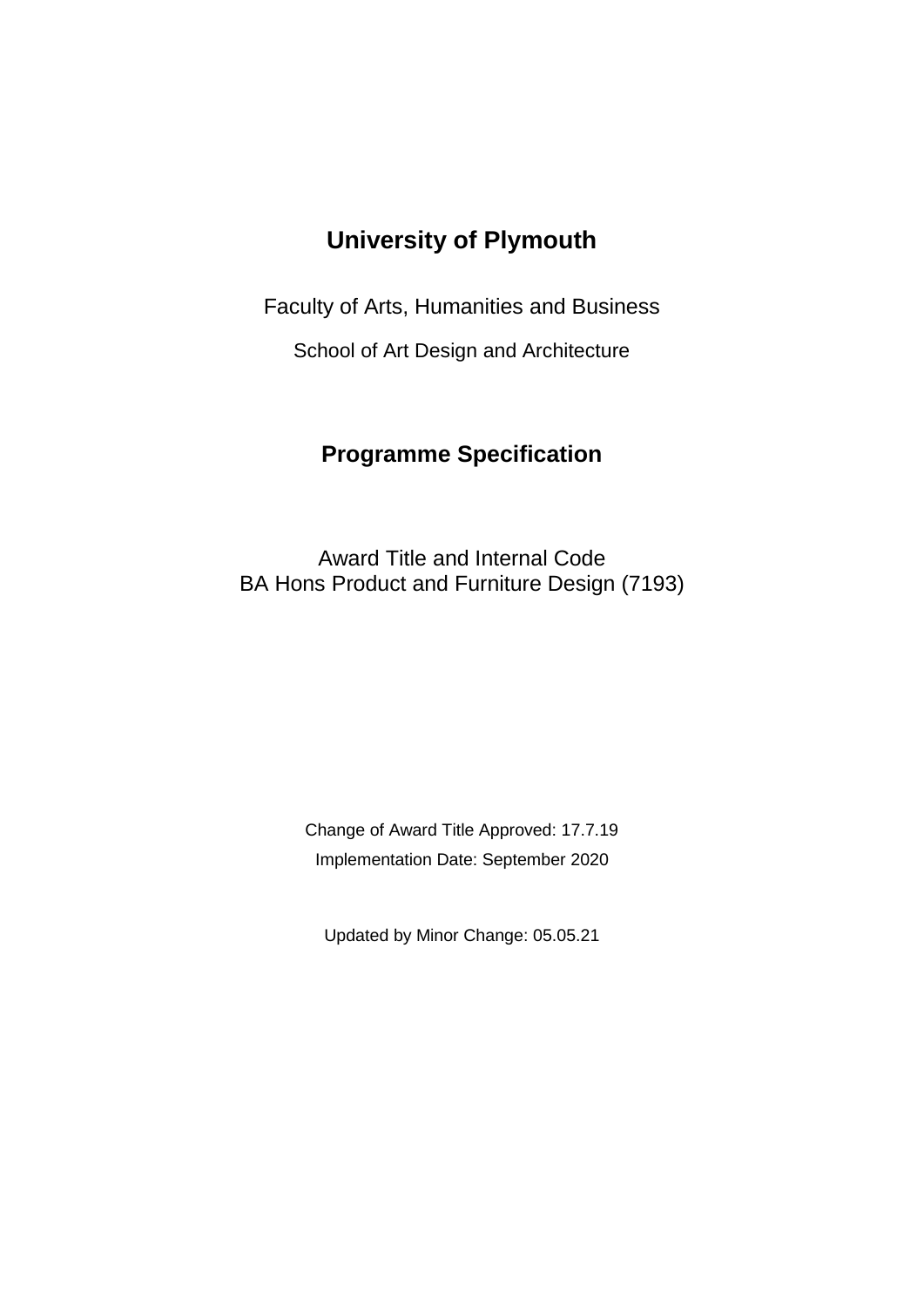## **1. BA Hons Product and Furniture Design**

#### **Final award titles**

BA Hons Product and Furniture Design (Designer Maker) BA Hons Product and Furniture Design (Designer for Industry) BA Hons Product and Furniture Design (3D Designer)

#### **Level 4 Intermediate award title(s)**

Certificate of Education

**Level 5 Intermediate award title(s)** Diploma of Education

## **UCAS code: W243**

#### **HECOS codes:**

100048 (Design), 100050 (Product Design), 100633 (furniture design and making)

- **2. Awarding Institution:** University of Plymouth **Teaching institution(s):** University of Plymouth
- **3. Accrediting body** Chartered Society of Designers

Summary of specific conditions/regulations Free membership of the CSD while studying on a course Accredited by the CSD Course Endorsement Programme

Date of re-accreditation

## **4. Distinctive Features of the Programme and the Student Experience**

Taught by experienced professional designers and educationalists, Product and Furniture Design is pioneering, contemporary and offers a comprehensive approach to creative practice.

The unique opportunity to study in an interdisciplinary design environment where the specialisms of Designer Maker practice, Designer for Industry practice and Interior Design practice sit side by side in a dynamic open plan studio.

Learning is 'by doing', through project-based coursework, in a busy collegial studio environment, working individually and in small groups with tutorial support designed to mirror working in the real world.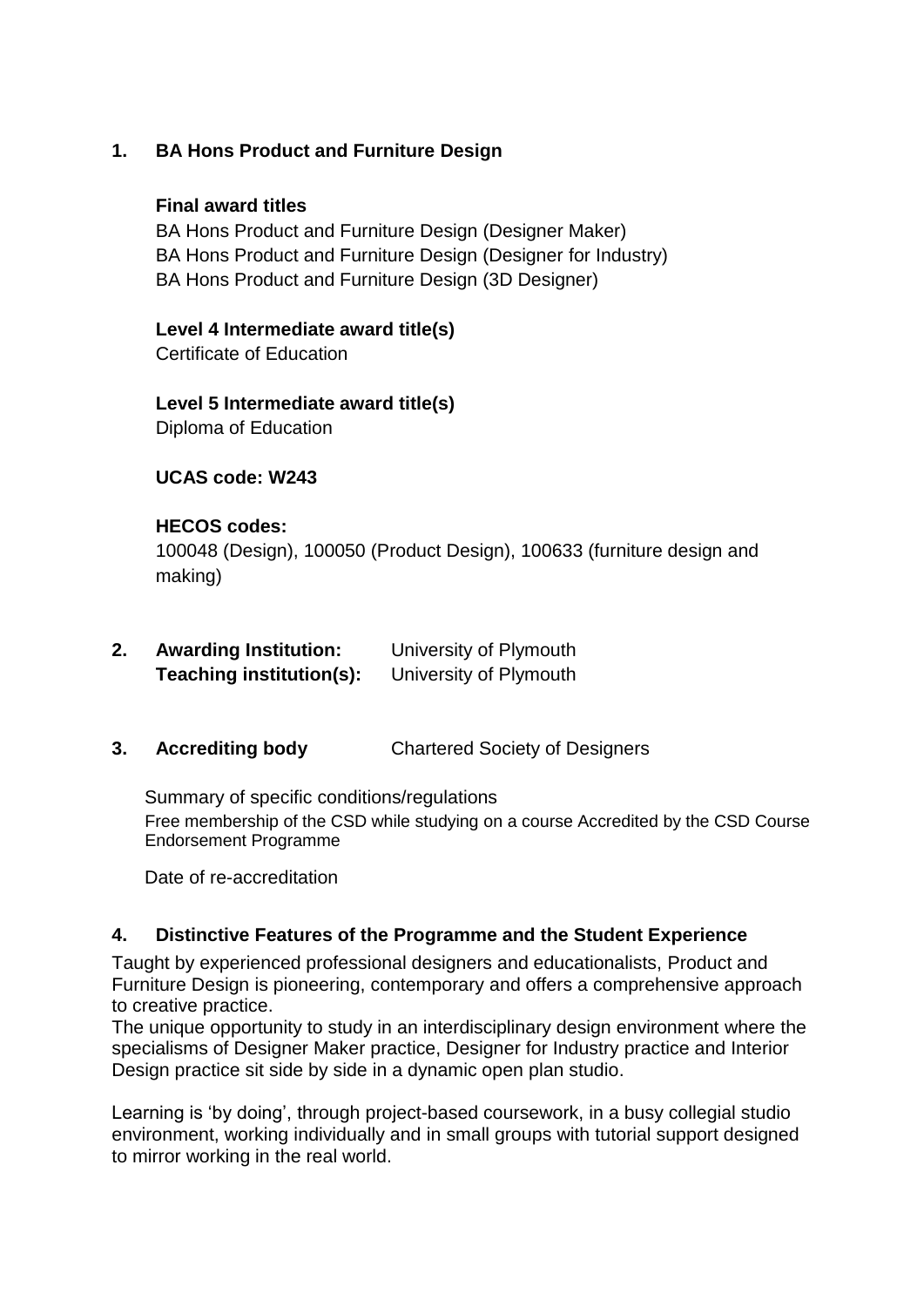Each student has a space to base their work from. Links with industry mean many opportunities for live projects leading to real life results.

Projects finish every 5-10 weeks, generating a good selection of portfolio work.

Students are encouraged to develop their own unique design personality, by developing areas of interest or particular directions they wish their careers to follow.

An optional sandwich year between stages 2 and 3 enables opportunities for International Exchange or Work Placement.

Social, cultural, environmental and economic issues are integrated into the programme to encourage a comprehensive and more holistic approach to Design.

## **5. Relevant QAA Subject Benchmark Group(s)**

Art & Design (2008)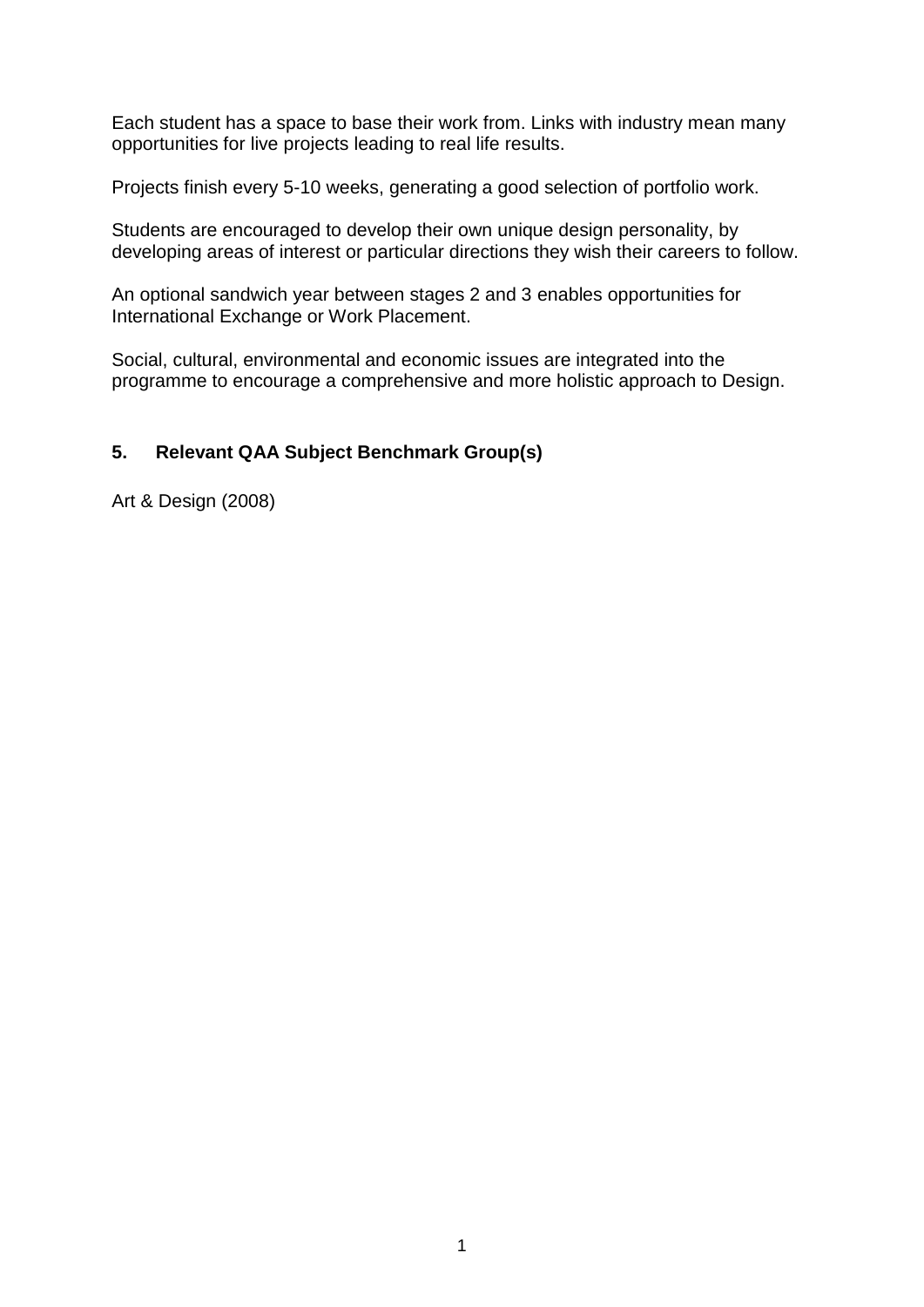## **6. Programme Structure**



## **Level 4**

To achieve 120 credits at Level 4, students take modules: PFD400, TDD400 and TDD450.

## **Level 5**

To achieve 120 credits at Level 5, students take modules: PFD500, PFD501, TDD550 and TDD560

## **Level 6**

To achieve 120 credits at Level 6, students take modules: ADA600, TDD606, TDD607, plus one of the following options: Either PFD600, or TDD600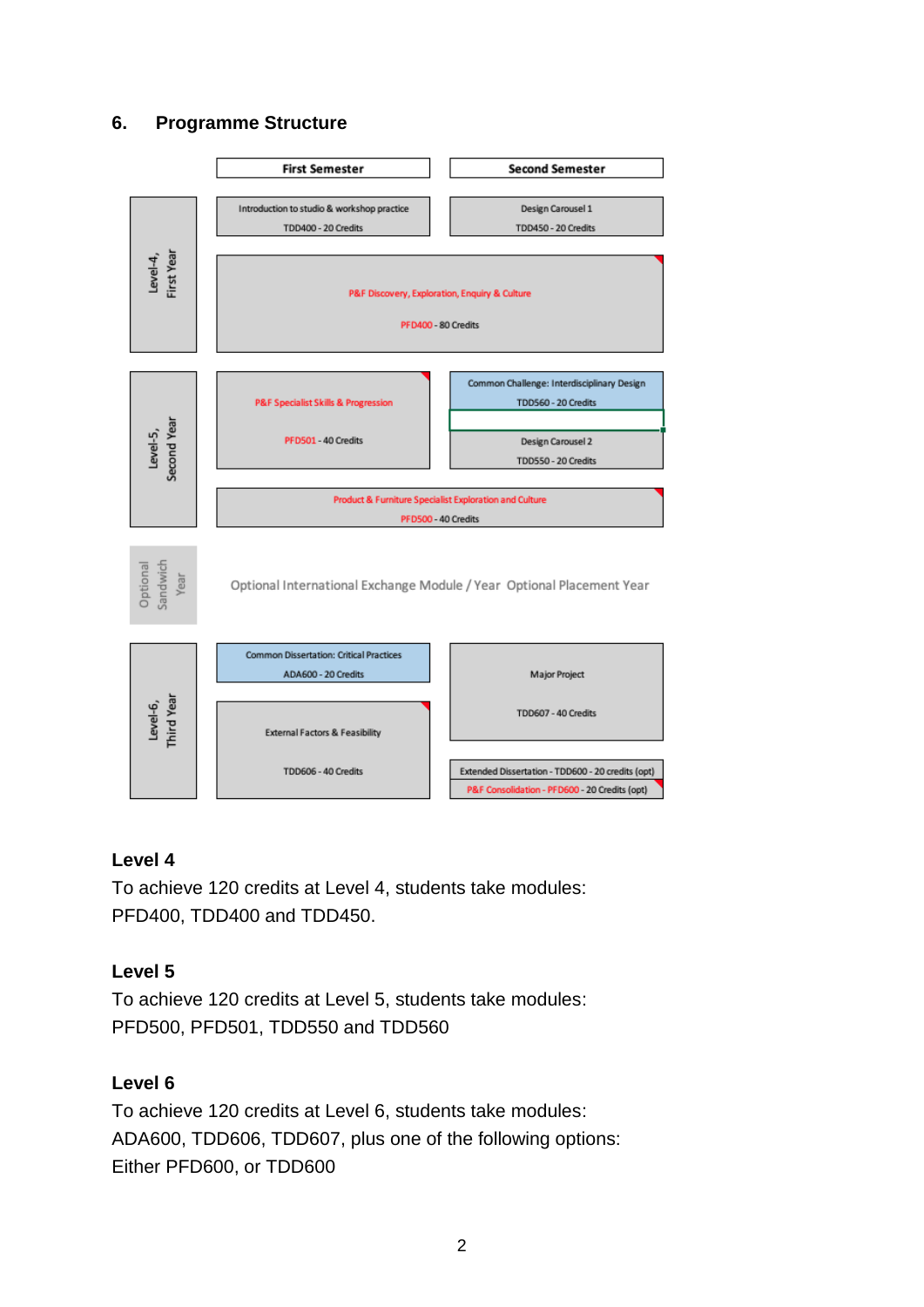## **Exit Award requirements**

Students opting for the Designer Maker Award should confirm their Award choice with the Award Leader at the start of Stage 2 and select Designer Maker brief options from Module Briefing Documents for their Stage 2 and 3 modules.

Students opting for the Designer for Industry Award should confirm their Award choice with the Award Leader at the start of Stage 2 and select Designer for Industry brief options from Module Briefing Documents for their Stage 2 and 3 modules.

Students opting for the broader experience of the 3D Designer Award should confirm their Award choice with the Programme Lead at the start of Stage 2 and select either Designer Maker or Designer for Industry brief options from Module Briefing Documents for their Stage 2 and 3 modules.

## **7. Programme Aims**

The aim of this programme is to prepare students for a career in industry, education or postgraduate study. Students acquire design knowledge and develop a passion that enables them to comment and make a significant contribution to the world of three-dimensional design practice.

Key aims:

• To provide a transformative experience that develops students' understanding, design personality and approach to the world of three-dimensional design

• To instil a sensitivity and appreciation of the role of design allied with an awareness and responsibility to the holistic impact of productionisation

• To present a framework that fosters and encourages personal development through academic rigour and investigation, and a deeper understanding of applications of creative thinking

• To provide the appropriate stepping-stones for a career in design

• To help students understand the nature and importance of inter-disciplinary and trans-disciplinary design practice

• To understand the nature and application of specialist (artisan) skills and knowledge

• To develop an individual voice (point of view) and depth of know-how within a specialist area of three-dimensional design

• To develop a personal methodology towards design through the intimate and indepth understanding of materials (Designer Maker)

• To understand the nature and sometimes conflict between desirability, feasibility and viability of product and furniture design development (Designer for Industry)

• To acquire professional skills that underpin both creative and theoretical thinking

## **8. Programme Intended Learning Outcomes**

## **8.1. Knowledge and understanding**

On successful completion graduates should have developed: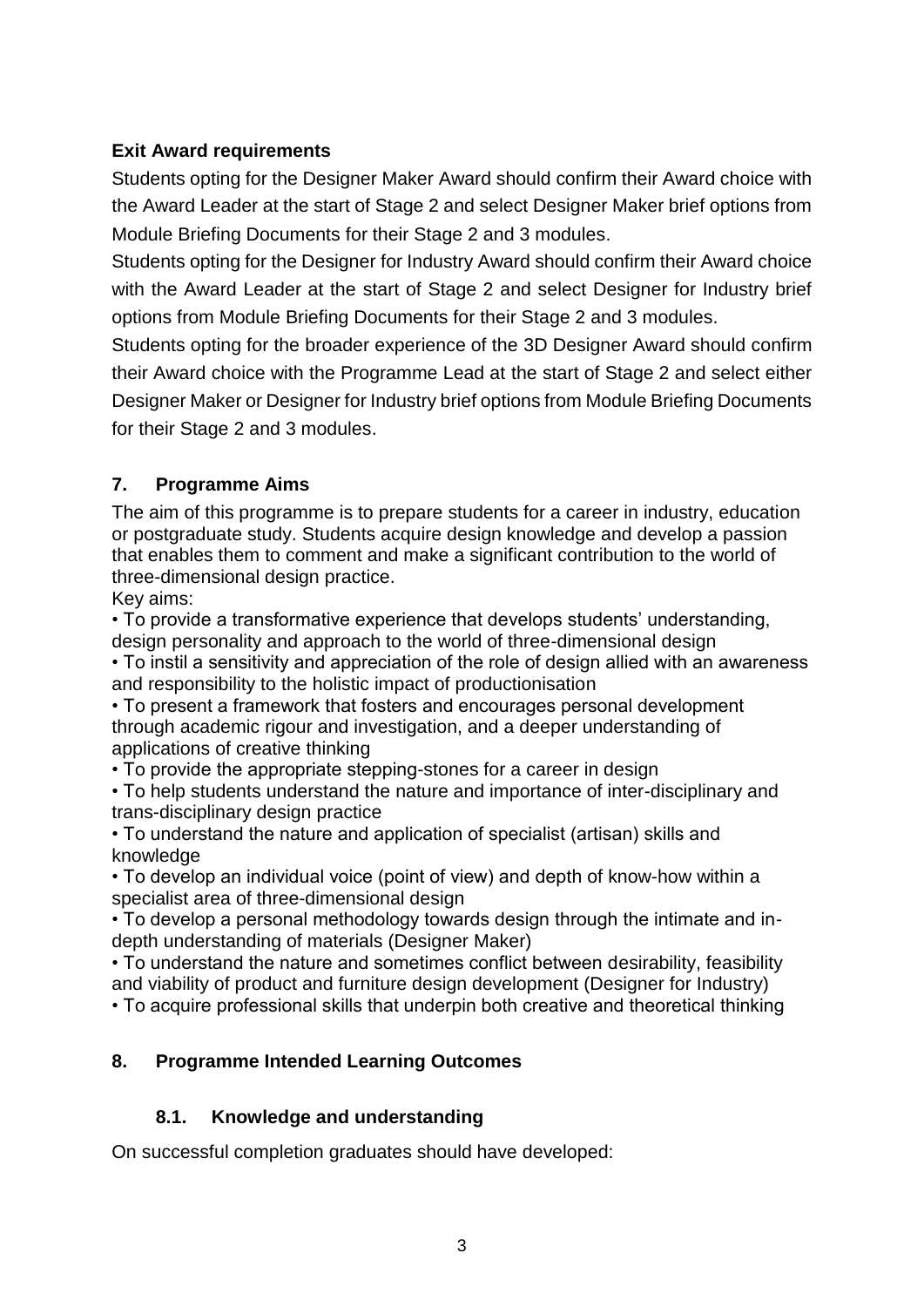1) A wider historical, cultural, technical and professional aspects of design and allied fields and are able to make creative links between them.

2) Appropriate methods, technologies and materials with which to respond to the changing and interdisciplinary nature of contemporary culture, through the production of artefacts and alternative media.

3) Appreciation of the positions and roles of the designer in society and profession.

4) The ethical, social and cultural consequences of creative practice.

# **8.2. Cognitive and intellectual skills**

On successful completion graduates should have developed:

1) Critical, analytical and practical skills for problem solving.

2) Synthesise, interpret and evaluate information from a number of sources to gain a coherent understanding of theory and practice.

3) Question, research, explore and respond to: ideas, processes, materials and other stimuli.

4) Take risks and other speculative actions, to make constructive use of failure, and to recognise these as integral aspects of the creative process. 5) Critical understanding of, and ability to utilise, different concepts and terminology.

6) Rigorous self evaluation and critical reflection, persuasive argument, the ability to respond positively to informed criticism and to contribute an independence of view in the context of understanding others.

# **8.3. Key and transferable skills**

On successful completion graduates should have developed the ability to:

1) Have an awareness and understanding of her/his own aims and intentions, demonstrating honesty and integrity.

2) Organise and manage an effective pattern of work.

3) Negotiate and develop independent learning.

4) Utilise problem-solving skills in theoretical and practical contexts.

5) Evaluate her/his own abilities, achievement and understanding and reflect on her/his own learning.

6) Work in collaboration with others and demonstrate interpersonal skills in dealing with colleagues and outside agencies/professions.

7) Ability to demonstrate literacy through various forms of written work, reports, papers, essays, technical descriptions, dissertations.

8) Acquire confidence in communicating ideas and concepts.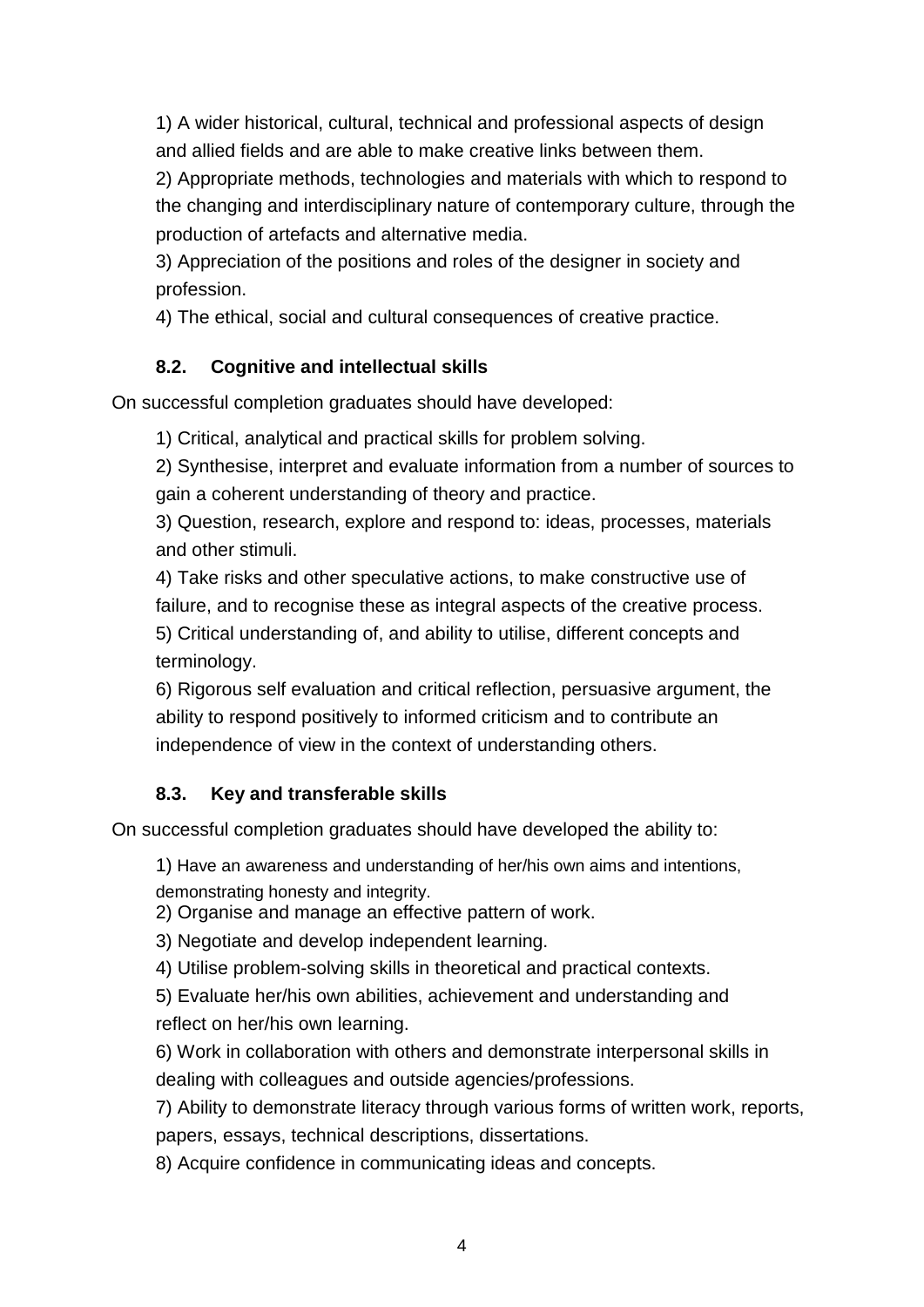9) Use digital technology and IT skills as a communication, realisation and a research tool.

10) Learn within a variety of external contexts.

## **8.4. Employment related skills**

On successful completion graduates should have developed:

1) Ability to plan and execute a self-directed research project.

2) Ability to interact effectively within a team, providing leadership where necessary.

3) Ability to engage effectively in debate in a professional manner in the areas of design and business.

4) Capacity to make oral presentations, using appropriate media for a target audience.

5) Capacity to make written presentations using appropriate language for a target audience.

6) Confidence and flexibility in identifying and defining complex problems.

# **8.5. Practical skills**

On successful completion graduates should have developed:

1) An understanding of the requirements of commercial and professional practice within their chosen field.

2) Utilise skills of visual observation, description and analysis.

3) Utilise a range of practical skills, processes and equipment in an effective and creative manner, in accordance with good professional practice and applied to a variety of situations and contexts.

4) Realise her/his intentions through the articulation of ideas and responses in appropriate visual and spatial forms.

5) Present work to an audience/client in a coherent and professional manner.

6) Complete an appropriate 'portfolio' of work suitable for practice with a broad range of design professions.

7) Contribute to contemporary culture through the application of skills, imagination, and inventiveness.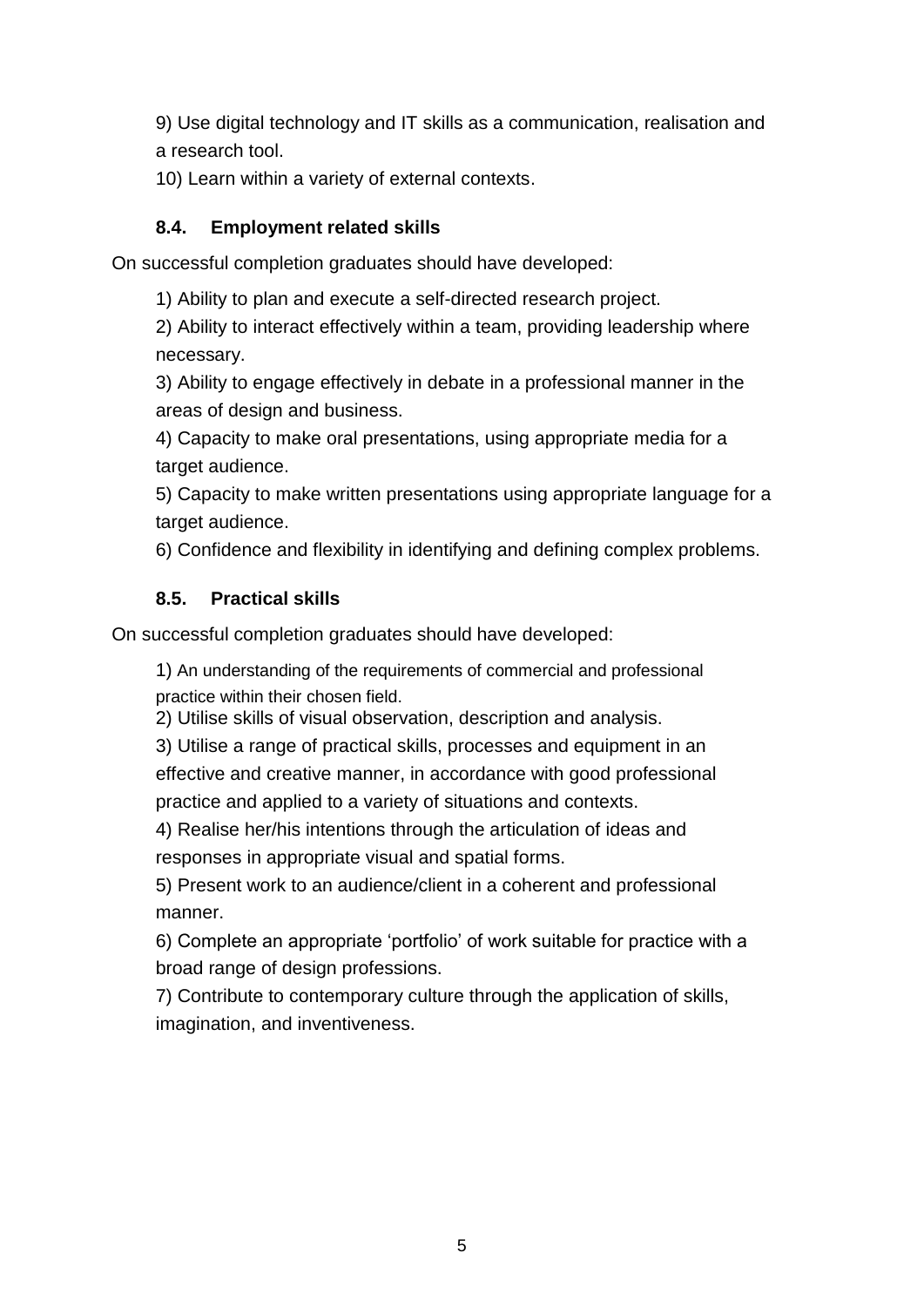# **9. Admissions Criteria, including APCL, APEL and Disability Service arrangements**

All applicants must have GCSE (or equivalent) Maths and English at Grade C or above.

All applicants to be interviewed with portfolio.

| <b>Entry Requirements for BA Hons Product and Furniture Design</b> |                                                                                                                                                                           |  |  |  |  |  |  |  |  |  |  |
|--------------------------------------------------------------------|---------------------------------------------------------------------------------------------------------------------------------------------------------------------------|--|--|--|--|--|--|--|--|--|--|
| A-level/AS-level                                                   | Normal minimum entry requirements is between 96 and 120 UCAS points<br>from a minimum of two A levels, general studies accepted.                                          |  |  |  |  |  |  |  |  |  |  |
| 18 Unit BTEC<br>National<br>Diploma/QCF<br><b>Extended Diploma</b> | MMM-DDM (any subject, preferably Art & Design.                                                                                                                            |  |  |  |  |  |  |  |  |  |  |
| Access to Higher<br>Education at level 3                           | Pass a named Access to HE Diploma with at least 33 credits at merit<br>and/or distinction.                                                                                |  |  |  |  |  |  |  |  |  |  |
| <b>GCSE</b>                                                        | Mathematics and English language grade C                                                                                                                                  |  |  |  |  |  |  |  |  |  |  |
| International<br><b>Baccalaureate</b>                              | 26-28 points<br>If overseas and not studying English within IB, must have IELTS 6.0 overall<br>with 5.5 in all four components (listening, reading, speaking and writing) |  |  |  |  |  |  |  |  |  |  |

## **Selection by Portfolio and Interview**

We aim to set the highest standards for entry and aim to be elite although not elitist in our student recruitment. Students will be offered places based on predicted attainment. If students have already attained 120 UCAS points and demonstrate aptitude for their subject, they will be offered unconditional entry.

However, we recognise that prior attainment may be influenced by social, economic or cultural factors or by issues of disability and access and may not necessarily reflect potential and aptitude for creative practice and scholarship. Where possible Product and Furniture Design will continue to evaluate UK undergraduate applicants on both their academic record and potential and also for their creative potential through the review of portfolio work and an interview. Students interviewed will be expected to demonstrate that they are inquisitive and creative and to demonstrate a sense of wonder, intellectual ambition and a high degree of self-motivation and personal ambition.

Therefore, the UK entry points tariff may be subject to a waiver if applicants demonstrate:

- Significant professional expertise or experience in their field.
- Significant aptitude, prowess or potential.

Such a waiver will be reviewed by a panel of peers and agreed by the Subject Leader together with the Head of School.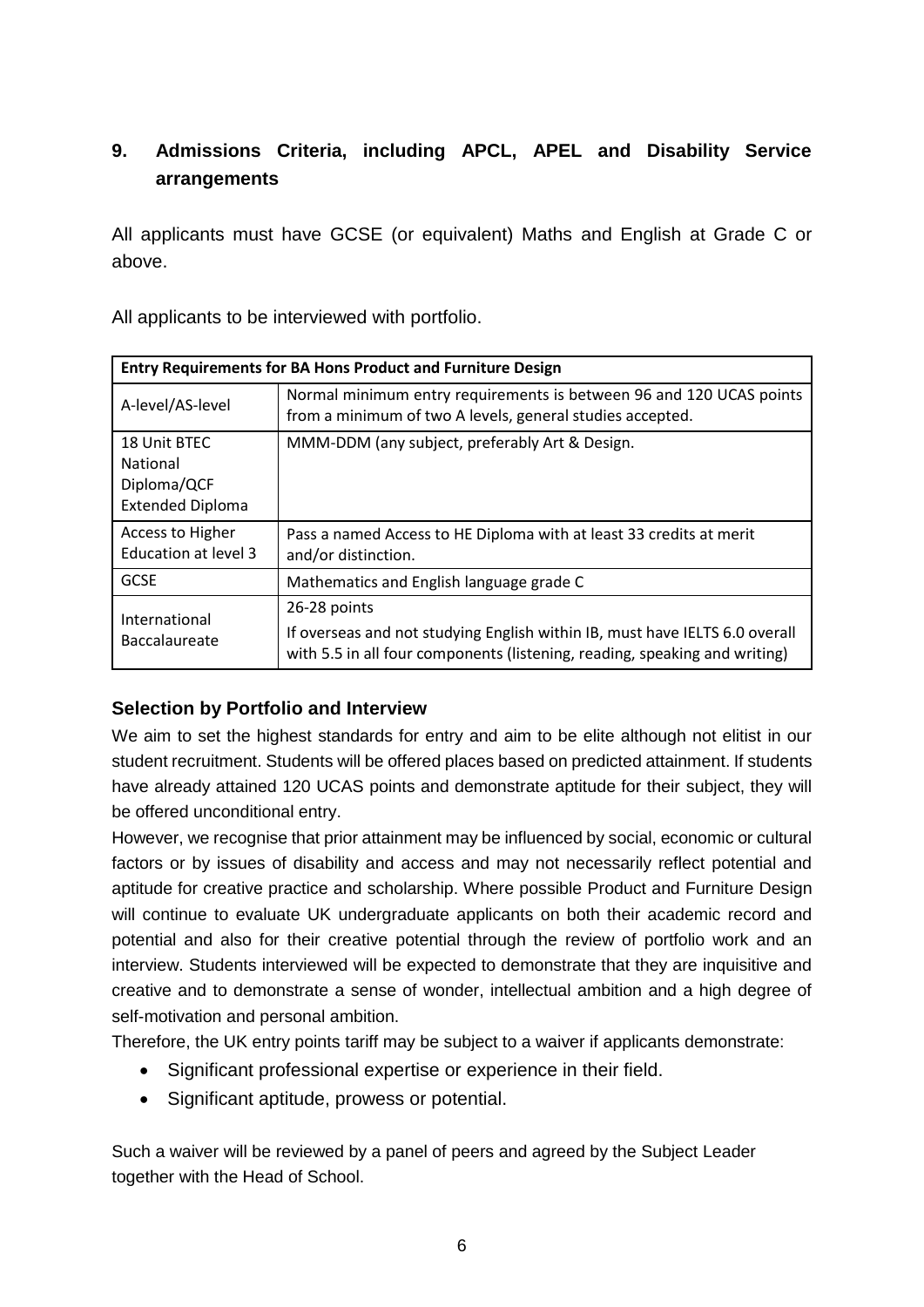## **10. Progression criteria for Final and Intermediate Awards**

Applications from prior stages of credit rated HND, FdA and BA programmes, relevant to this subject area, within and outside them are processed according to merit giving accreditation of prior credits as qualification to enter an appropriate stage.

Special consideration is given to internal applications from University of Plymouth Art & Design South West partner colleges where appropriate modules may have been studied to enable direct transition from HND, FdA to BA levels of study. Acknowledgement is given in such cases to the scale of general or specific credits previously undertaken, as well as the students' level of attainment in the final modules so as to determine the appropriate entitlement to transfer to a particular stage of named award.

- **11. Non Standard Regulations N/A**
- **12. Transitional Arrangements N/A**

**Appendices Programme Specification Mapping (UG) – core/elective modules**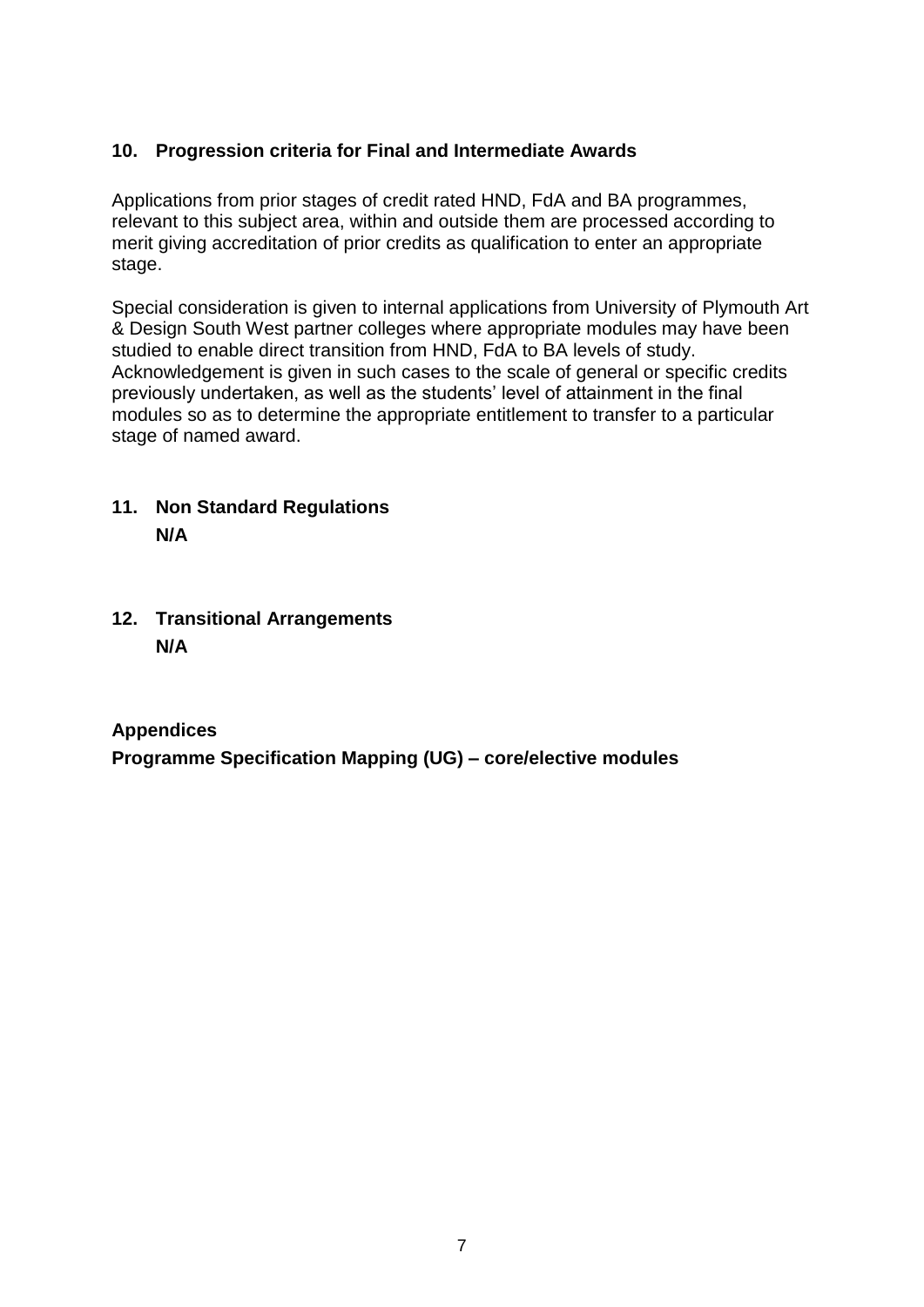A**ppendix 1: Programme Specification Mapping (UG): module contribution to the meeting of Award Learning Outcomes CORE MODULES: tick those Award Learning Outcomes the module contributes to through its assessed learning outcomes.**

|   | Level 4-8500               | $\mathbf{v}$       | $\vee$               | $\mathbf{v}$ |              | $\vee$       | $\vee$                                                                                                                                      | $\vee$    | $\vee$       | $\vee$         | $\mathbf{V}$                                                                                                                                                                                            | $\vee$       | $\mathbf{V}$ | $\mathbf{V}$       | $\mathbf{Y}$    | $\mathsf{X}$ |                 | X                  |                  | $x \mid x \mid x \mid$          |              | $\mathbf{Y}$ |                        | $\lfloor x \rfloor$ | $\times$     |                                  | $X$ $X$        | $\mathbf{X}$ | $\mathsf{Y}$ | $\mathbf{Y}$              | $\mathbf{Y}$ | $\mathbf{v}$ | $\vee$         |                             |     |                |                                               |
|---|----------------------------|--------------------|----------------------|--------------|--------------|--------------|---------------------------------------------------------------------------------------------------------------------------------------------|-----------|--------------|----------------|---------------------------------------------------------------------------------------------------------------------------------------------------------------------------------------------------------|--------------|--------------|--------------------|-----------------|--------------|-----------------|--------------------|------------------|---------------------------------|--------------|--------------|------------------------|---------------------|--------------|----------------------------------|----------------|--------------|--------------|---------------------------|--------------|--------------|----------------|-----------------------------|-----|----------------|-----------------------------------------------|
|   | <b>PFD501</b>              |                    | Knowledg& & X        |              |              |              |                                                                                                                                             |           |              |                | $\overline{\mathbf{g}}$ $\mathbf{g}$ $\mathbf{g}$ $\mathbf{g}$ $\mathbf{g}$ in tail ectual $\overline{\mathbf{g}}$ $\mathbf{g}$ $\mathbf{g}$ $\mathbf{g}$ $\mathbf{g}$ are the solution of $\mathbf{g}$ |              |              |                    |                 |              |                 | $X -$              | X                |                                 |              |              |                        |                     |              | <b>Employment</b> related skills |                |              |              | <b>Practical skills X</b> |              |              |                |                             | Y/N |                | and weightings<br><b>Luse KIS</b> definition] |
| ທ | <b>TDD550</b>              |                    | $y$ nderstanding $x$ |              |              |              | $\frac{1}{2}$ $\frac{1}{2}$ $\frac{1}{2}$ $\frac{1}{2}$ $\frac{1}{2}$ $\frac{1}{2}$ $\frac{1}{2}$ $\frac{1}{2}$ $\frac{1}{2}$ $\frac{1}{2}$ | $\vee$    | $\mathbf{v}$ | $\mathbf{v}$   | $\vee$                                                                                                                                                                                                  | $\vee$       | $\mathbf{v}$ | $\mathbf{v}$       | $\mathbf{v}$    | $\mathbf{v}$ |                 |                    | $\vee$           |                                 |              | $\mathbf{v}$ | $\sqrt{}$              |                     | <b>V</b>     |                                  | $\mathbf{V}$   |              |              | $\mathbf{v}$              |              | $\lambda$    | $\sqrt{}$      |                             |     |                | $E_1$ - exam                                  |
|   | <b>TDD560</b>              | $\vee$             |                      | $\vee$       | $\vee$       | $\mathbf{v}$ | $\vee$                                                                                                                                      | X         | $\sf X$      | $\sf X$        | $\vee$                                                                                                                                                                                                  | $\mathsf{X}$ | $\vee$       | X                  | $\mathbf{v}$    | $\mathbf{v}$ | $\vee$          |                    | $\vee$<br>⌒      | $\mathbf{v}$                    | $\sqrt{}$    | $\mathbf{v}$ | $\sqrt{}$              | $\sqrt{}$           | $\checkmark$ |                                  | $\sqrt{}$<br>⌒ |              |              |                           |              |              | $\sqrt{}$      | $\checkmark$                |     |                | $\mathbb{E}$ - clinical exam                  |
|   | Level 5 LOs                |                    |                      |              |              |              |                                                                                                                                             |           |              |                |                                                                                                                                                                                                         |              |              |                    |                 |              |                 |                    |                  |                                 |              |              |                        |                     |              |                                  |                |              |              |                           |              |              |                |                             |     |                |                                               |
|   | <b>ADA600</b>              | $\mathsf{X}$       |                      |              | $\mathbf{v}$ | $\vee$       | $\checkmark$                                                                                                                                |           |              | $\vee$<br>⌒    | $\boldsymbol{\mathcal{N}}$                                                                                                                                                                              |              |              | X                  |                 |              |                 | $\mathbf{v}$       |                  | $\mathbf{v}$                    |              | $\vee$<br>∧  |                        |                     |              | $\mathsf{X}$                     | X              |              |              |                           |              |              |                |                             |     |                | <b>A1</b> - generic assessment                |
|   |                            | $\mathbf{v}$       | $\mathbf{v}$         | $\lambda$    | $\lambda$    | $\mathbf{v}$ | $\lambda$                                                                                                                                   | $\lambda$ | $\mathbf{v}$ | $\lambda$      | $\lambda$                                                                                                                                                                                               | $\lambda$    | $\mathbf{v}$ | $\lambda$          | $\lambda$       | $\lambda$    | $\lambda$       | $\lambda$          | $\lambda$        | $\lambda$                       | $\lambda$    | $\mathbf{v}$ |                        | $\mathbf{v}$        | $\mathbf{v}$ | $\lambda$                        | $\lambda$      | $\mathbf{v}$ | $\mathbf{v}$ | $\mathbf{v}$              | $\mathbf{v}$ | $\sqrt{ }$   | $\overline{V}$ | $\mathbf{v}$                |     |                | <b>R1</b> -practical                          |
|   | <b>TBB&amp;86</b>          | $\mathbf{\Lambda}$ | $\mathbf{\Omega}$    |              |              | ∧<br>$\sim$  | $\rightarrow$                                                                                                                               | ❖         |              | ∧<br>$\Lambda$ | ♦<br>$\lambda$                                                                                                                                                                                          | ᡐ            |              | ∧<br>$\mathcal{L}$ | ∧⊳<br>$\Lambda$ | ◆<br>$\sim$  | $\bm{\Diamond}$ | $\mathbf{\Lambda}$ | ∧ .<br>$\lambda$ | $\left\  \right\ $<br>$\lambda$ | $\mathbf{A}$ |              | $\lambda$<br>$\lambda$ | $\mathbf{\Omega}$   | ∧            | $\wedge$ $\wedge$                |                |              |              |                           |              |              | $\lambda$      | $\mathcal{L}_{\mathcal{L}}$ |     | ы.<br>◡        |                                               |
|   | TBB <sub>99</sub>          |                    |                      |              |              | ※            | ※                                                                                                                                           | ※ ※       |              | ※              | ※                                                                                                                                                                                                       | ※            | 氼            | ※                  |                 | 氼            | $\checkmark$    |                    | X                |                                 |              | ※            |                        |                     |              |                                  |                |              |              |                           |              |              |                |                             |     | C <sub>1</sub> |                                               |
|   | Level 6 LOs                |                    |                      |              |              |              |                                                                                                                                             |           |              |                |                                                                                                                                                                                                         |              |              |                    |                 |              |                 |                    |                  |                                 |              |              |                        |                     |              |                                  |                |              |              |                           |              |              |                |                             |     |                |                                               |
|   | <b>Confirmed Award LOs</b> |                    |                      |              |              |              |                                                                                                                                             |           |              |                |                                                                                                                                                                                                         |              |              |                    |                 |              |                 |                    |                  |                                 |              |              |                        |                     |              |                                  |                |              |              |                           |              |              |                |                             |     |                |                                               |